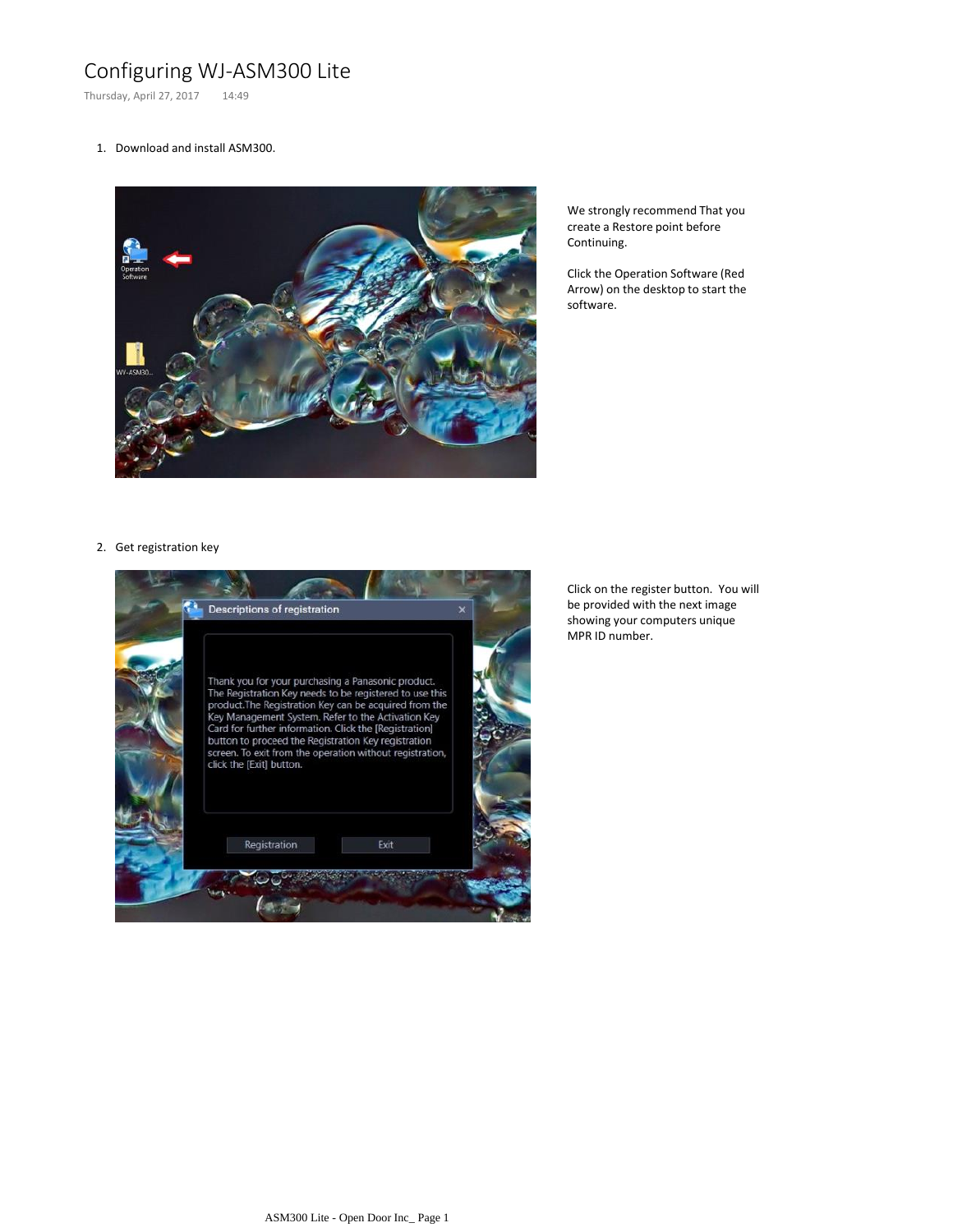

\*: Required Items

Please enter in one-byte alphanumeric characters.

 $\overline{\phantom{0}}$ 

 $\overline{\mathbf{r}}$ 

Next step

Make note of this number and click on the following link in your browser:

[https:/](https://kms.business.panasonic.net/ipkms/pc/home.htm)/kms.business.panasonic.net/i pkms/pc/home.htm

After agreeing to the privacy policy, the following Information screen must be filled out.

Fill in the required information and click 'Next Step'. After reviewing the information entered and clicking to continue, a new, personal User ID and Password will be issued as shown in the next image. These will be used, along with the ASM300 Lite activation key# and registration code, to obtain your Registration key from the following screen.

For Pre-registration Dealer - Dealer Registration Completed -

| The dealer was newly registered. |                                                              |  |
|----------------------------------|--------------------------------------------------------------|--|
|                                  | The User ID and Password has been sent the dealer by e-mail. |  |
| Issued ID                        |                                                              |  |
| User ID                          | FhXv8nQ                                                      |  |
| Password                         | <b>SBF</b>                                                   |  |

The keys will be issued. Don't lose them.

Dealer information

Please fill in the fields below.

For Pre-registration Dealer - Register New Dealer -

Company name

ZIP/Postal code Address 1  $\overline{2}$ 3  $\overline{4}$  $\overline{5}$ 

Telephone number Contact person

Industry E-mail address 1 E-mail address confirmation \* E-mail address 2 E-mail address confirmation 2

Country

**Panasonic**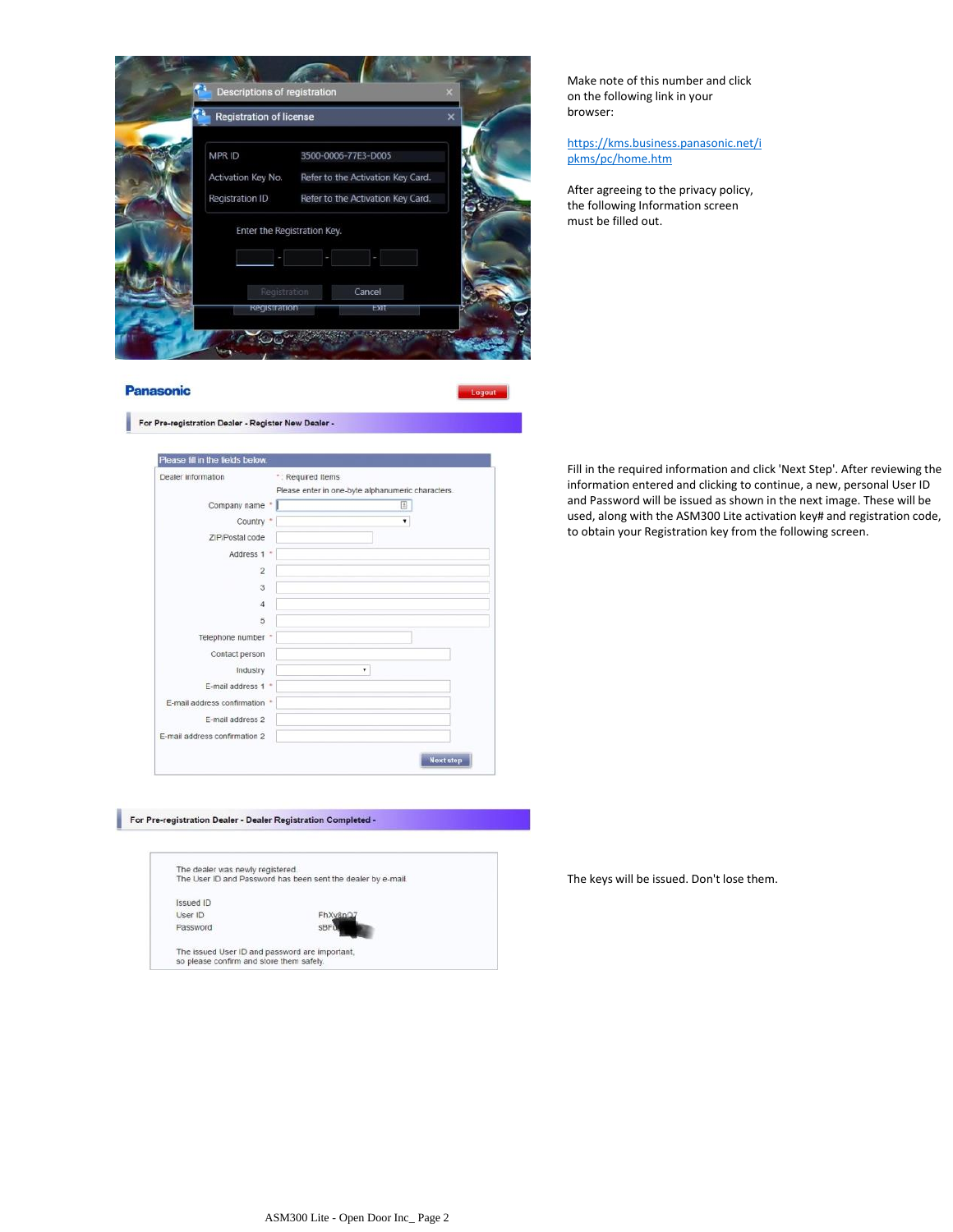

Using the User ID and Password just received, login to the same site as above . This screen is next. Click on 'Issue Registration Key'.

Be sure to select the choice shown for WV-ASM300. After clicking 'Next Step', you will enter the MPR ID from the step above in Step 2. Use the following information in Step3:

> Activation Key#: 0408-0065-000A-BC01 Registration ID: 5197-EC85

Your key will be issued after Step 4 and 5 are done. We can't show this as fictitious numbers were used and continuing without real numbers is not possible.

3. Enter the Registration key into ASM300 software as shown in the third image





This is the opening screen. Click on the Settings button (Gear) in the top bar